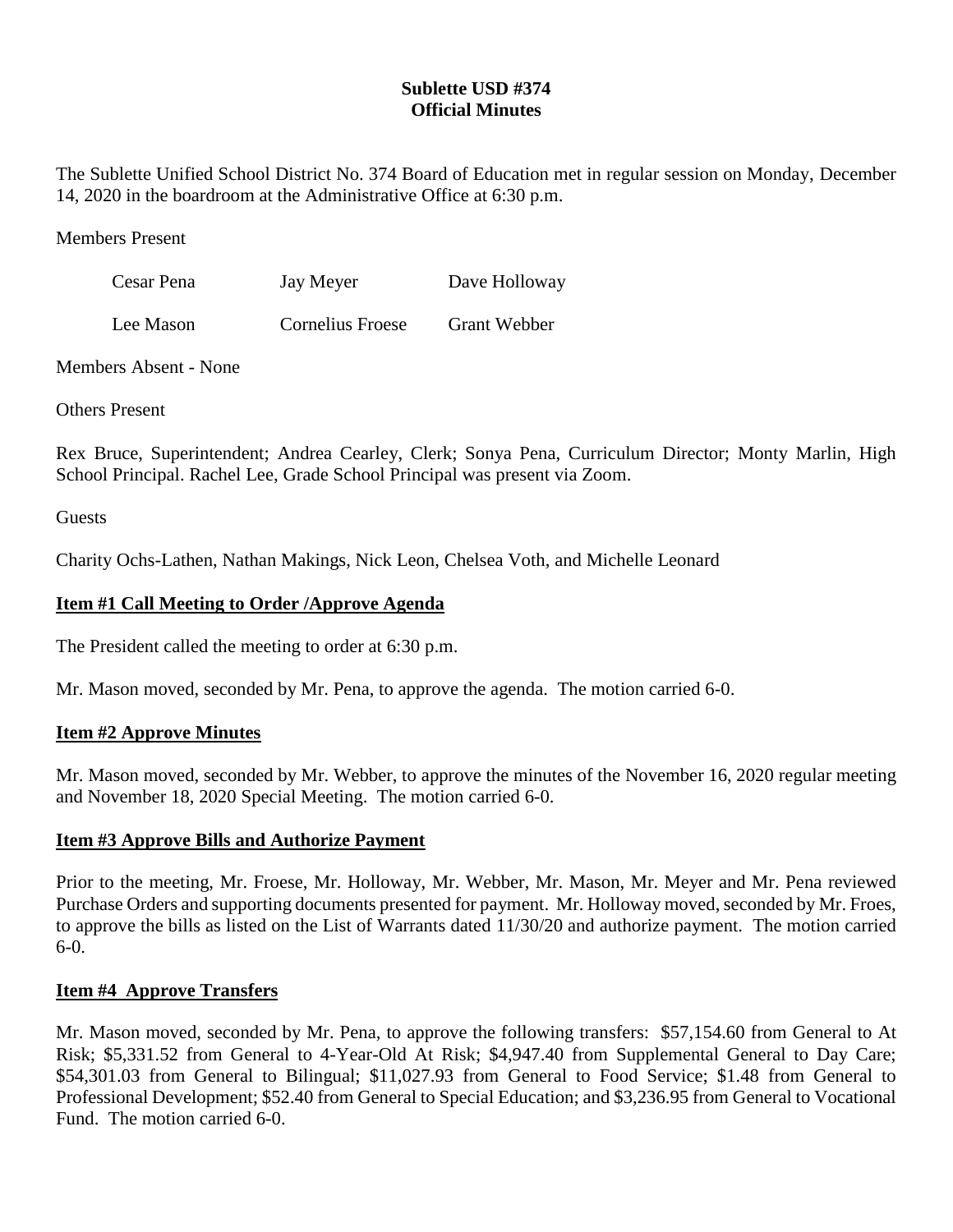Board Minutes Page 2 December 14, 2020

### **Item #5 Sublette Recreation Board Member Interviews**

Chelsea Voth and Nathan Makings were present for the Board to meet and interview them for the opening on the Sublette Recreation Board. Discussion was held after the interviews and it was decided to return to this item later in the meeting.

### **PUBLIC FORUM**

There was no public forum.

### **Reports**

#### Curriculum

Mrs. Pena reported at the CCC meeting that it was decided to use leftover LINK balance for the new ELA curriculum on the MS/HS and possibly getting new ELA curriculum for the Elementary School next year. She has been inputting KESA data. It was also stated there would be Dyslexia and Alexia training at the January 4, 2021 in-service.

#### Principals

Mrs. Lee reported they were having their "December to Remember" which included activities every day. They held the Christmas Store on December 11<sup>th</sup> and they handed out Christmas cards. Brent Fowler and Nathaniel Lee will be recording the Christmas Program and it will be available for viewing on YouTube. She also reported that the students are staying healthy so far.

Mr. Marlin reported Elizabeth Meyer was not able to make the meeting and he is hoping that she and Jen Younger may possibly be able to attend the Board meeting in January. He stated that Wednesday and Thursday would be finals and Friday would be a fun day. With COVID being an issue and causing numerous students to quarantine through Thursday. If possible he stated that it may be necessary for some students to make up finals on Friday. Mr. Marlin also reported that the Athletic Director was in the hospital.

Activities Director – Lance Carter was in the hospital so Mr. Marlin presented on his behalf. He reported the girls will play Tuesday night in Lakin and Friday there will not be a boys' game due to the team being in quarantine. He also reported on the KSHSAA guidelines on attendance at games which originally allowed no spectators until January, due to COVID health concerns. They appealed that decision, however and it was voted that it would be allowed to have two parents per participant attend the games. Instructions pertaining to this are on the school website and Facebook page.

#### SWPRSC/HPEC

Mr. Meyer reported there was not enough to have a quorum for the SWPRSC board meeting. Nobody attended the HPEC board meeting.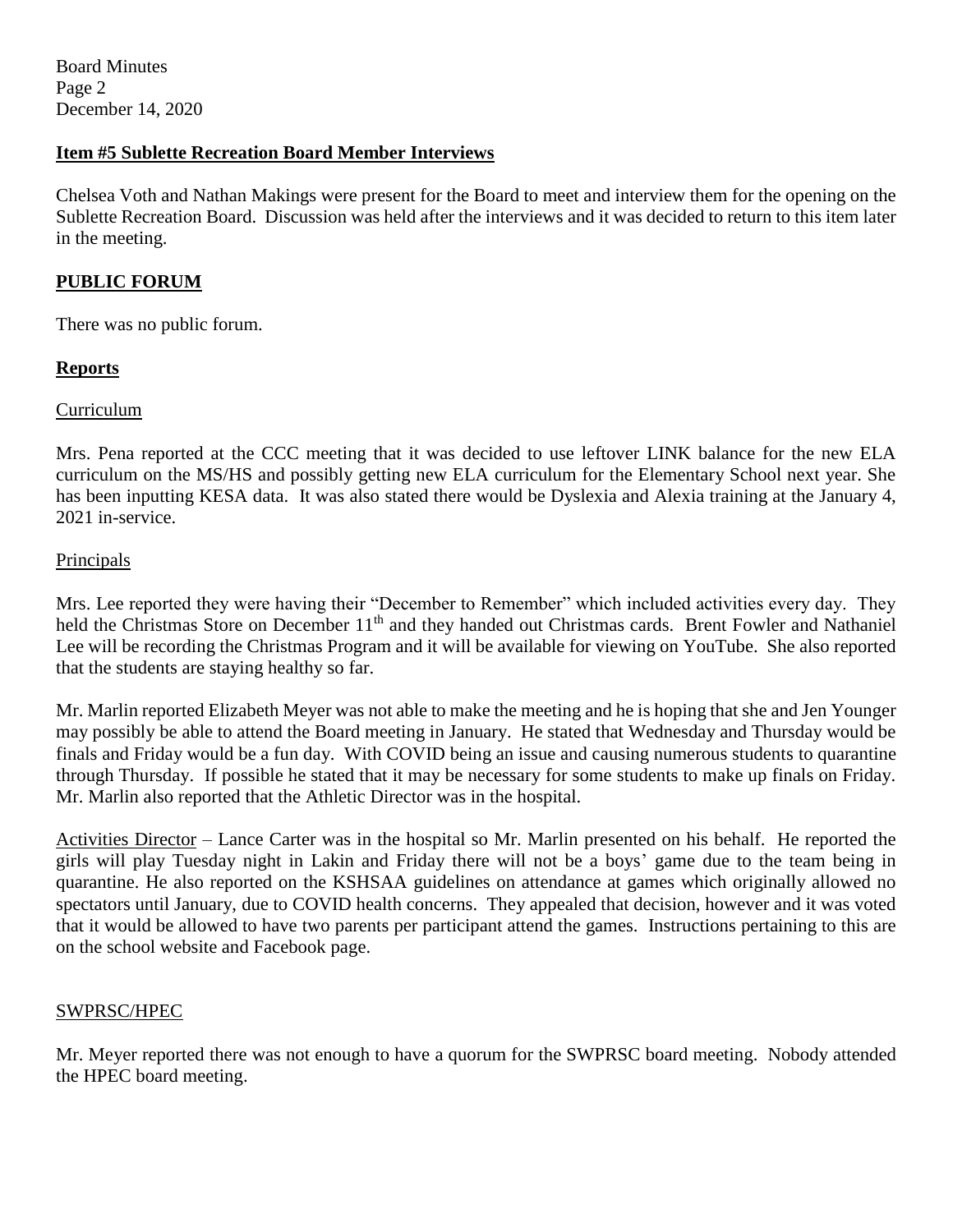Board Minutes Page 3 December 14, 2020

#### **Superintendent**

Mr. Bruce discussed having a 10 a.m. start on Tuesday or no school at all due to inclement weather. It was decided to cancel classes. He reported he would be going to Houston, TX on the 17<sup>th</sup> for Doctor's appts. He informed the Board Safe Defend would have drills on the  $16<sup>th</sup>$  for both buildings to also include fire and Tornado. Times will be at the Elementary School at 2:30pm and the High School at 3:30pm. The purpose of the drills is to brush-up on procedure. He stated he would like to get interviews scheduled for the principal applicants and suggested a couple of evenings during January  $4<sup>th</sup>$ -15<sup>th</sup>, 2021. We will contact the applicants, board members and teacher committee regarding the dates of the interviews.

### **Item #6 USD 374 Board of Education Open Position**

Letters of Interest for the open position on the USD 374 Board of Education were read to the Board. The letters were written by Michelle Leonard, Pete Dyck and Cody Forester. Discussion was held and it was decided to wait until the January Board of Education meeting to make a decision.

## **Item #7 Discuss Remote Learning**

Discussion was held regarding what requirements we need to set for students wanting to do remote learning. The principals have received requests from parents wishing their children to do remote learning without due cause. This is causing many problems with teachers attempting to teach in-person and remote. Mr. Marlin, Mrs. Lee, Mrs. Holloway and the teachers proposed that if you are quarantined or ill due to COVID or you have an approved medical reason, remote learning would still be available to those students.

Mr. Webber moved, seconded by Mr. Froese, to accept the proposal by Mr. Marlin, Mrs. Lee and Mrs. Holloway regarding the remote learning requirements. The motion carried 6-0.

#### **Item #8 Executive Session Non-Elected Personnel**

Mr. Mason moved, seconded by Mr. Pena, to go into executive session to discuss an individual employee's performance and potential new employee, pursuant to non-elected personnel exception under KOMA, to include Mr. Bruce in executive session, and to reconvene to open session in the conference room at 8:20 p.m. The motion carried 6-0.

The Board reconvened to open session at 8:20 p.m.

Mr. Pena moved, seconded by Mr. Mason, to go into executive session to discuss an individual employee's performance and potential new employee, pursuant to non-elected personnel exception under KOMA, to include Mr. Bruce in executive session, and to reconvene to open session in the conference room at 8:50 p.m. The motion carried 6-0.

The Board reconvened to open session at 8:50 p.m.

Mr. Pena moved, seconded by Mr. Mason, to go into executive session to discuss an individual employee's performance and potential new employee, pursuant to non-elected personnel exception under KOMA, to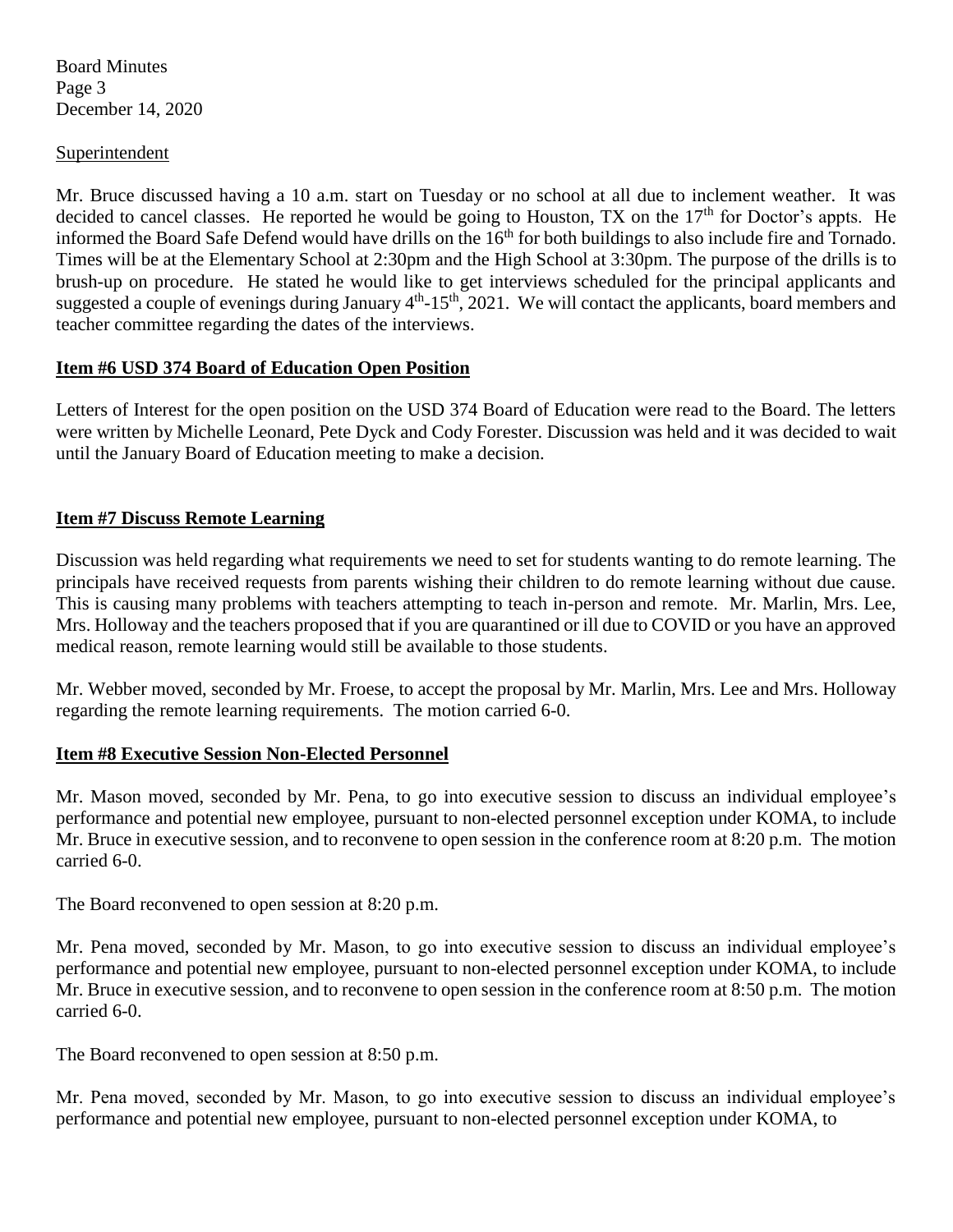Board Minutes Page 4 December 14, 2020

include Mr. Bruce in executive session, and to reconvene to open session in the conference room at 9:05 p.m. The motion carried 6-0.

The Board reconvened to open session at 9:05p.m.

Mr. Holloway moved, seconded by Mr. Webber, to go into executive session to discuss an individual employee's performance and potential new employee, pursuant to non-elected personnel exception under KOMA, to include Mr. Bruce in executive session, and to reconvene to open session in the conference room at 9:15 p.m. The motion carried 6-0.

The Board reconvened to open session at 9:15 p.m.

Mr. Holloway moved, seconded by Mr. Pena, to go into executive session to discuss an individual employee's performance and potential new employee, pursuant to non-elected personnel exception under KOMA, to include Mr. Bruce in executive session, and to reconvene to open session in the conference room at 9:35 p.m. The motion carried 6-0.

The Board reconvened to open session at 9:35 p.m.

#### **Item #9 Resignation**

Mr. Mason moved, seconded by Mr. Froese, to approve the Resignation of C. Paul Trigg, MS Social Studies Teacher, with gratitude for 43 years of service to the district. The motion carried 6-0.

Mr. Holloway moved, seconded by Mr. Mason, to amend the agenda to add an action Item #10 Appoint Sublette Recreation Commission Board Member to the agenda. The motion carried 6-0.

#### **Item #10 Appoint Sublette Recreation Commission Board Member**

Mr. Holloway moved, seconded by Mr. Mason, to appoint Chelsea Voth to the Sublette Recreation Commission Board. The motion carried 6-0.

Mr. Pena moved, seconded by Mr. Webber, to amend the agenda to add an action Item #11 Appoint Sublette USD 374 Board Member to the Open Position to the agenda. The motion carried 6-0.

## **Item #11 Appoint Sublette USD 374 Board Member to the Open Position**

Mr. Webber moved, seconded by Mr. Mason, to appoint Pete Dyck to the Sublette USD 374 Board of Education. The motion carried 5-1; Mr. Froese abstained.